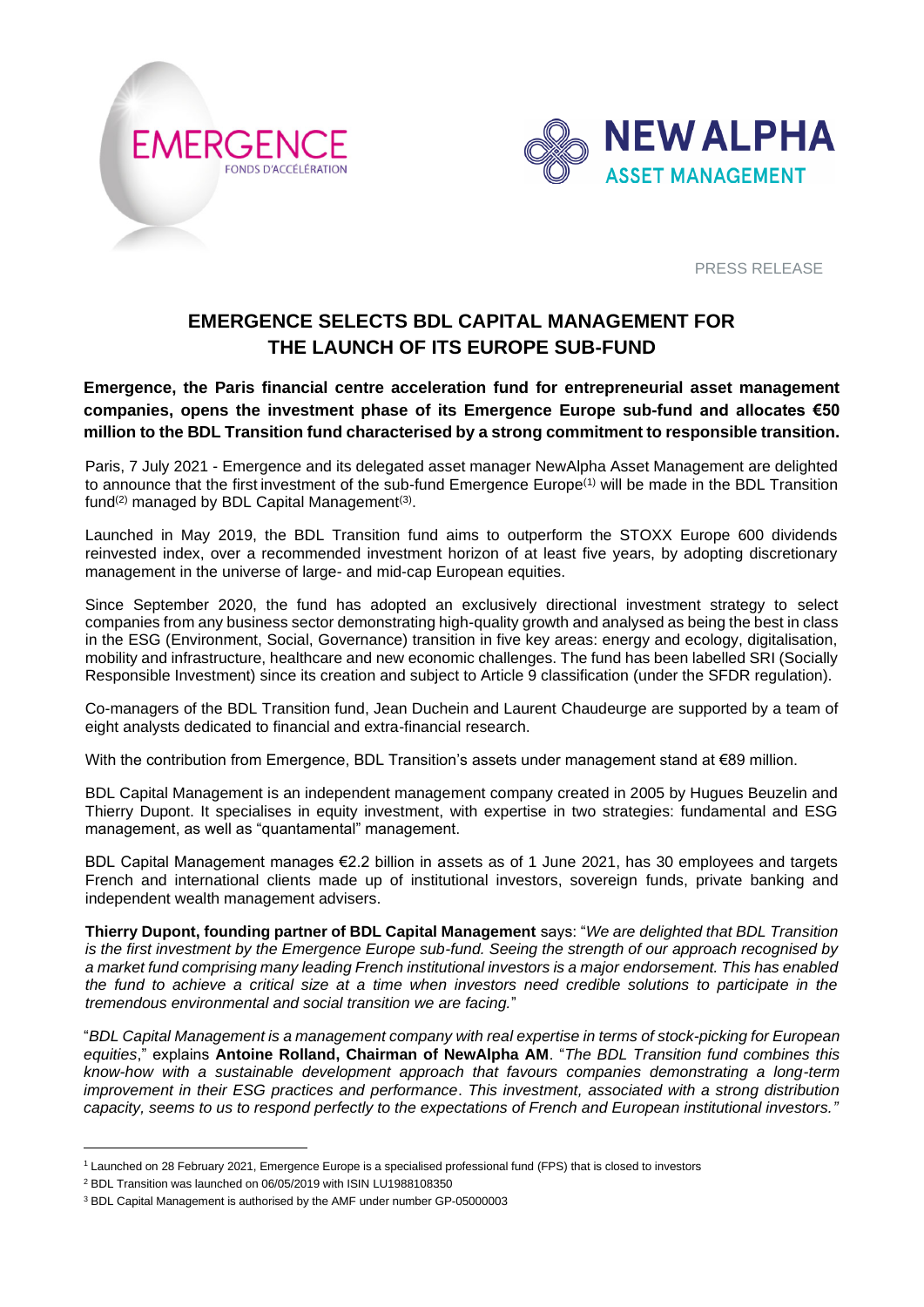



#### PRESS RELEASE

**Laurent Deborde, Chairman of Emergence** adds, "*The Europe sub-fund's first investment confirms the ambition of Emergence and its institutional investors to contribute to the development of entrepreneurial management companies which conduct an active and innovative ESG policy, with a committed responsible approach which is also reflected in the objectives of the company's internal policy, which we are accelerating*.*"*

BDL Capital Management is the 22<sup>nd</sup> asset manager to be accelerated by Emergence in nine years via its four sub-funds: Actions, Actions II, Europe and Performance Absolue. As was the case for the previous investments made with French entrepreneurial asset management companies, the partnership between Emergence and BDL Capital Management offers Emergence Europe's institutional investors the potential performance of the fund selected and the ability to contribute to its growth through a revenue-sharing scheme.

With the launch of the Emergence Europe sub-fund, total commitments by institutional investors since Emergence was created in 2012 have now passed the €1 billion mark, underlining both the confirmed appeal of Emergence as a Paris financial centre vehicle and its unitholders' interest in stimulating the development of entrepreneurial management in France.

Emergence Europe's objective is to invest in funds managed by entrepreneurial management companies based in the European Union which apply active management on European listed equity markets and which incorporate an innovative ESG approach to the selection and monitoring of securities.

### *ABOUT EMERGENCE*

*Emergence is the Paris financial centre's leading acceleration fund. Its goal is to accelerate the most promising and innovative young entrepreneurial asset management companies based in or with locations in France (with the exception of specific cases linked to sub-funds) and to entrust them with capital to manage (seed money), which is a requirement for their growth and international development. Emergence invests for a period of at least four years in one of their chosen funds to help it grow to exceed €100 million in AUM and to remove institutional and regulatory constraints (investment ratios).*

*Since its creation in early 2012, the Emergence mutual fund has invested in 20 management companies to accelerate 22 funds via its four sub-funds whose delegated manager is NewAlpha Asset Management: Performance Absolue (€307 million), Actions I (€200 million), Actions II (€320 million) and Europe (€200 million).*

*Emergence brings together 15 major institutional investors who invest together as real acceleration partners for these highpotential entrepreneurial asset management companies. (EDF, Caisse des Dépôts, Aviva, Cardif, Macif, CNP Assurances, UMR, Neuflize Vie, Groupe des Assurances du Crédit Mutuel, MAIF, AG2R La Mondiale, Malakoff Humanis, Prepar-Vie Assurance, Orano and Matmut).*

*By launching Emergence, the French asset management industry, number one in continental Europe by AUM (€4,355 billion at end-2020) and recognised for its expertise, its capacity for innovation and its entrepreneurial momentum, has equipped itself with an innovative model that associates institutional investors with a fund that will increase the appeal of the Paris financial centre among European competitors as a hub for asset management activities.*

#### *ABOUT NEWALPHA ASSET MANAGEMENT*

*NewAlpha Asset Management is an asset management company specialised in finding, investing in and supporting fastgrowing entrepreneurial companies.*

*NewAlpha provides investment solutions via two types of activity – multi-management and private equity – for its French and international institutional investors.*

*Through its first business line, NewAlpha has been analysing, selecting and supporting innovative investment funds all over the world for 12 years, establishing more than 90 strategic investments and investing nearly €2.5 billion in asset management companies in France and abroad. NewAlpha has been the delegated manager of the Emergence fund – the Paris financial centre's leading acceleration fund for French entrepreneurial asset management companies – since 2012.*

*NewAlpha provided management and advisory services for €2.4 billion in assets as at 31 March 2021.*